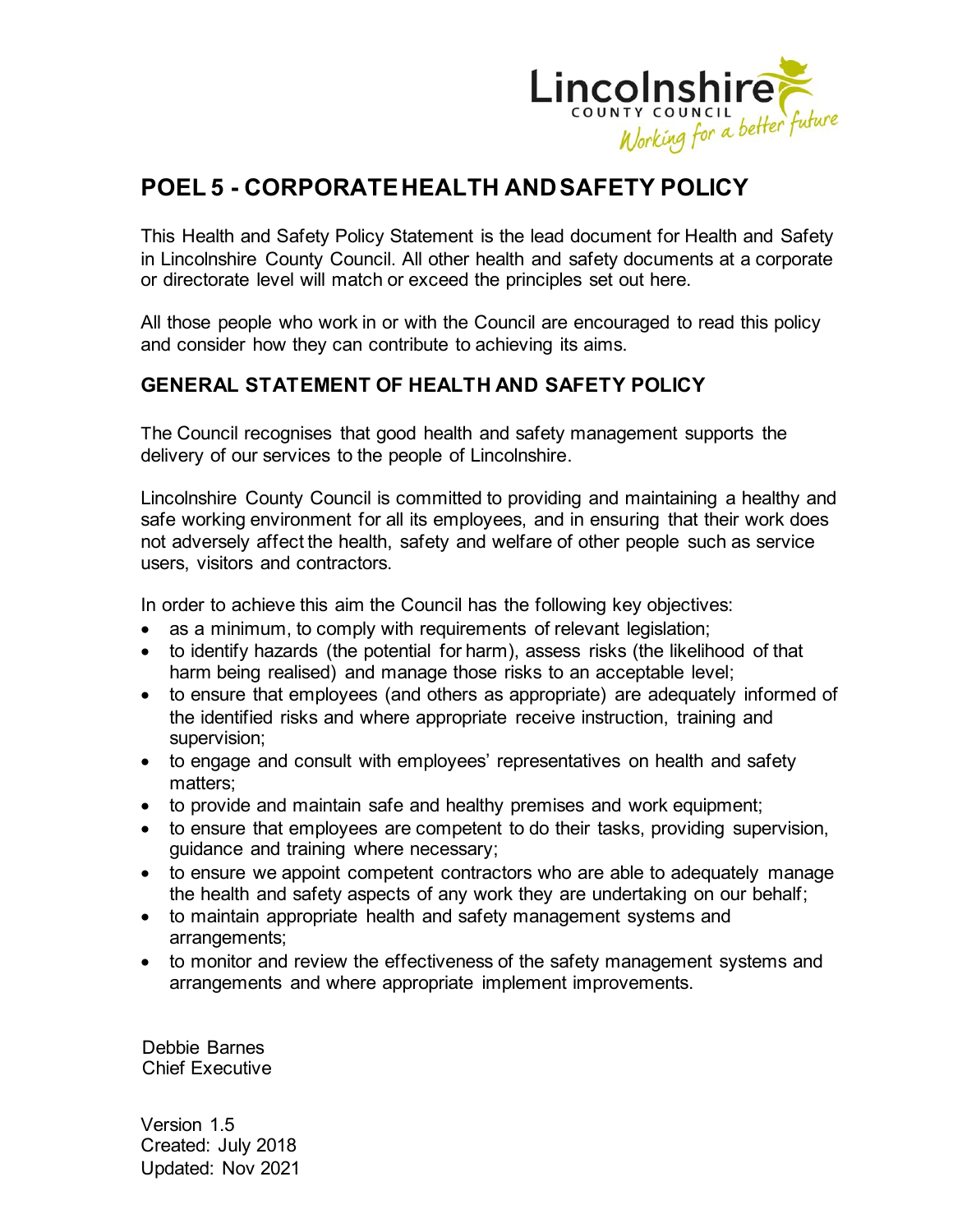

# **ORGANISATION AND RESPONSIBILITIES**

The Corporate Leadership Team have overall responsibility for considering proposed changes to the County Council's Health and Safety Policy, within which individual Committees and their Officers will operate. The Corporate Risk and Safety Steering Group hold for has responsibility, on behalf of Corporate Leadership Team to approve those changes.

**The Chief Executive** has overall responsibility for ensuring that the Council's Health and Safety Policy is implemented effectively by Corporate Directors.

### **The Corporate Leadership Team shall:**

- Provide strategic direction and endorse corporate health and safety strategies.
- Ensure that robust health and safety management systems, arrangements and organisations exist in each department.
- Support the Chief Executive in meeting their safety responsibilities for the Council as a whole.

**Executive Directors together with their Directorate Management Team** are responsible for establishing their own organisation for:

- ensuring the production of Health and Safety procedures and protocols for their Directorate that supports the Corporate H&S policy and objectives, bringing this to the attention of employees and revising as necessary to ensure that it remains valid;
- ensuring the identification of hazards and relevant legislation applying to their activities and assessing the associated risks;
- gaining assurance that suitable planning is undertaken to ensure the implementation of arrangements to eliminate or control significant risks and to comply with the relevant legislation;
- ensuring arrangements are in place to monitoring the above to ensure that they are working effectively;
- ensuring relevant managers are recording the significant findings of their risk assessments in an appropriate manner;
- ensuring their managers are competent in health and safety management techniques, the minimum standard being as set out in the County Council's Competencies Framework;
- ensure that staff are engaged and consulted on health and safety matters that will have a substantial effect in good time and ensure that their views are considered;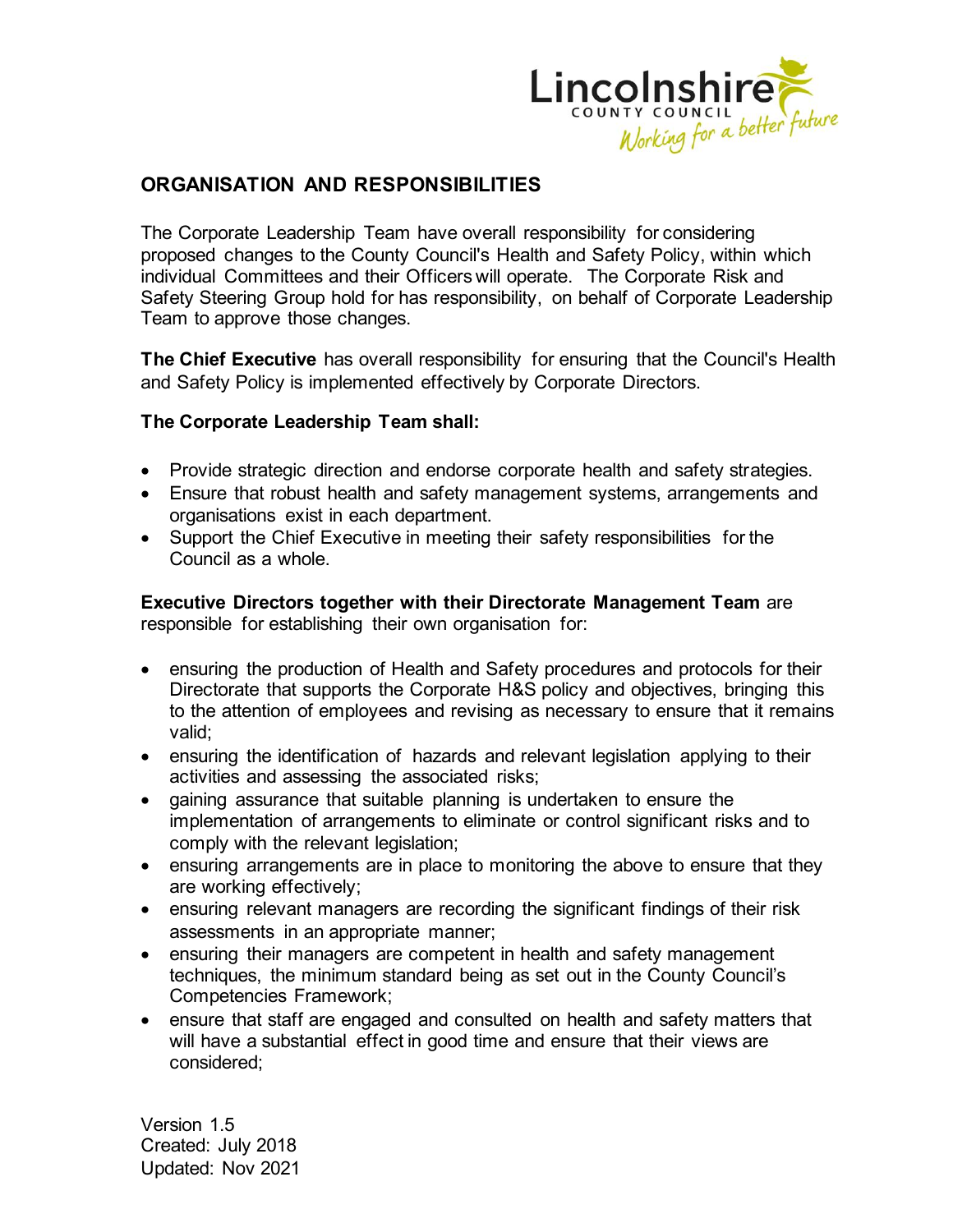

- obtaining assistance from the Corporate Health and Safety Team where necessary;
- reviewing the health and safety performance of their Directorate annually and provide a summary of that review for the Corporate Risk & Safety Steering Group;
- reporting to the Chief Executive any situation where the standards set out in the County Council's General Statement of Health and Safety Policy cannot be implemented.

### **Managers and Supervisors**

All Managers and Supervisors will have specific responsibilities which will be set out in their Directorate's Health and Safety documentation but in any case are required to:

- undertake all relevant health and safety training to ensure they are competent to manage health & safety within their service area.
- comply with the requirements of their department's health and safety documentation;
- ensure all work related hazards are identified and suitable and sufficient risk assessments are undertaken;
- develop local procedures and safe working practices in line with the departmental documentation and local risk assessments;
- ensure that they and their staff have adequate levels of competency to complete their work tasks safely;
- ensure that local health and safety systems are maintained;
- report and investigate incidents as necessary.
- consult with union representatives on health and safety matters that substantially affect the health and safety of employees and provide such facilities and assistance to union representatives as is required;

## **All employees are responsible for:**

- taking reasonable care of their own health and safety and that of others affected by their acts or omissions;
- co-operating with the management of their Directorate so far as is necessary to enable the risks to be controlled and achieve compliance with relevant legislation;
- using all work equipment and substances in accordance with the instruction and training received;
- not intentionally misusing anything provided in the interests of health, safety and welfare; and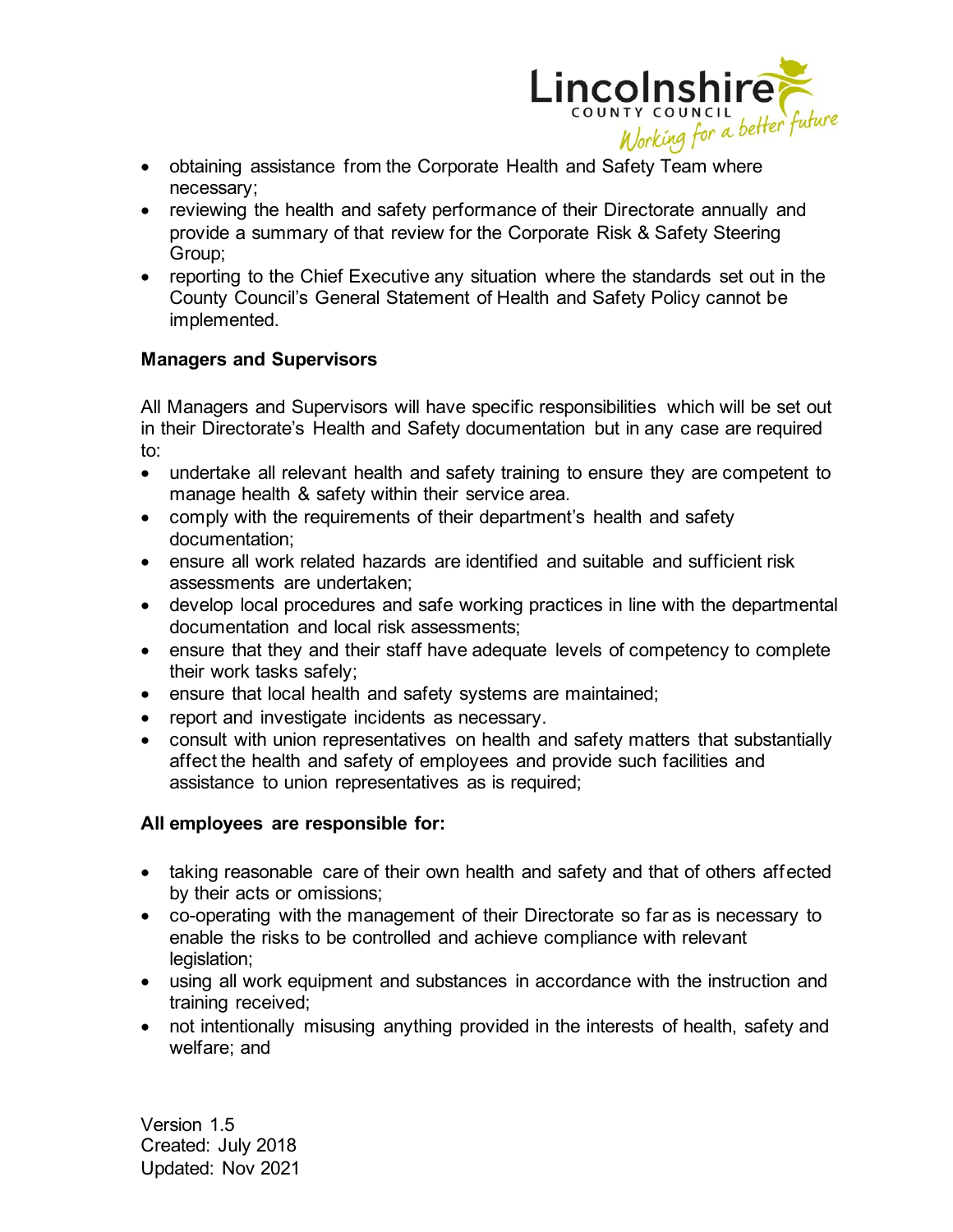

- reporting to their supervisor or manager any health and safety problem which they cannot deal with themselves or any shortcoming they consider to be in the health, safety and welfare arrangements.
- completing all mandatory corporate health and safety training as required within the relevant policies.
- reporting any work related incidents that result in injury, damage or loss. Also reporting any near miss or dangerous occurrence that could have resulted in injury, damage or loss.

## **Health and Safety Advisers**

In order to assist the Council the Corporate Health & Safety Team will provide competent advice and make recommendations to the Corporate Leadership Team, and Corporate Risk and Safety Steering Group on the development of the health and safety strategy, policies, procedures and implementation plans.

The Council's Corporate Health and Safety Team will:

- provide competent advice and support to managers on health and safety matters;
- keep up to date on developments in health and safety legislation and practice;
- monitor on behalf of the Council the implementation of health and safety policies and procedures;
- provide health and safety training and instruction;
- receive accident and incident reports, investigate as appropriate, compile and analyse accident and incident data;
- liaise with recognised trade unions and their appointed workplace representatives on issues relating to the health and safety of their members.

### **Union-appointed Health and Safety Representatives**

Recognised trade unions will appoint Health and Safety Representatives to represent the employees

Union appointed H&S representatives will:

- represent employees generally and when you consult them about specific matters that will affect the health, safety and welfare of the employees;
- represent employees when Health and Safety [Inspectors](https://www.hse.gov.uk/involvement/prepare/union/contact.htm) from HSE or other authorities consult them;
- investigate [accidents,](https://www.hse.gov.uk/involvement/accidents.htm) near misses, and other potential hazards and dangerous occurrences in the workplace;
- investigate [complaints](https://www.hse.gov.uk/involvement/inspections.htm) made by an employee they represent about their health, safety or welfare in the workplace;
- [inspect](https://www.hse.gov.uk/involvement/inspections.htm) the workplace;